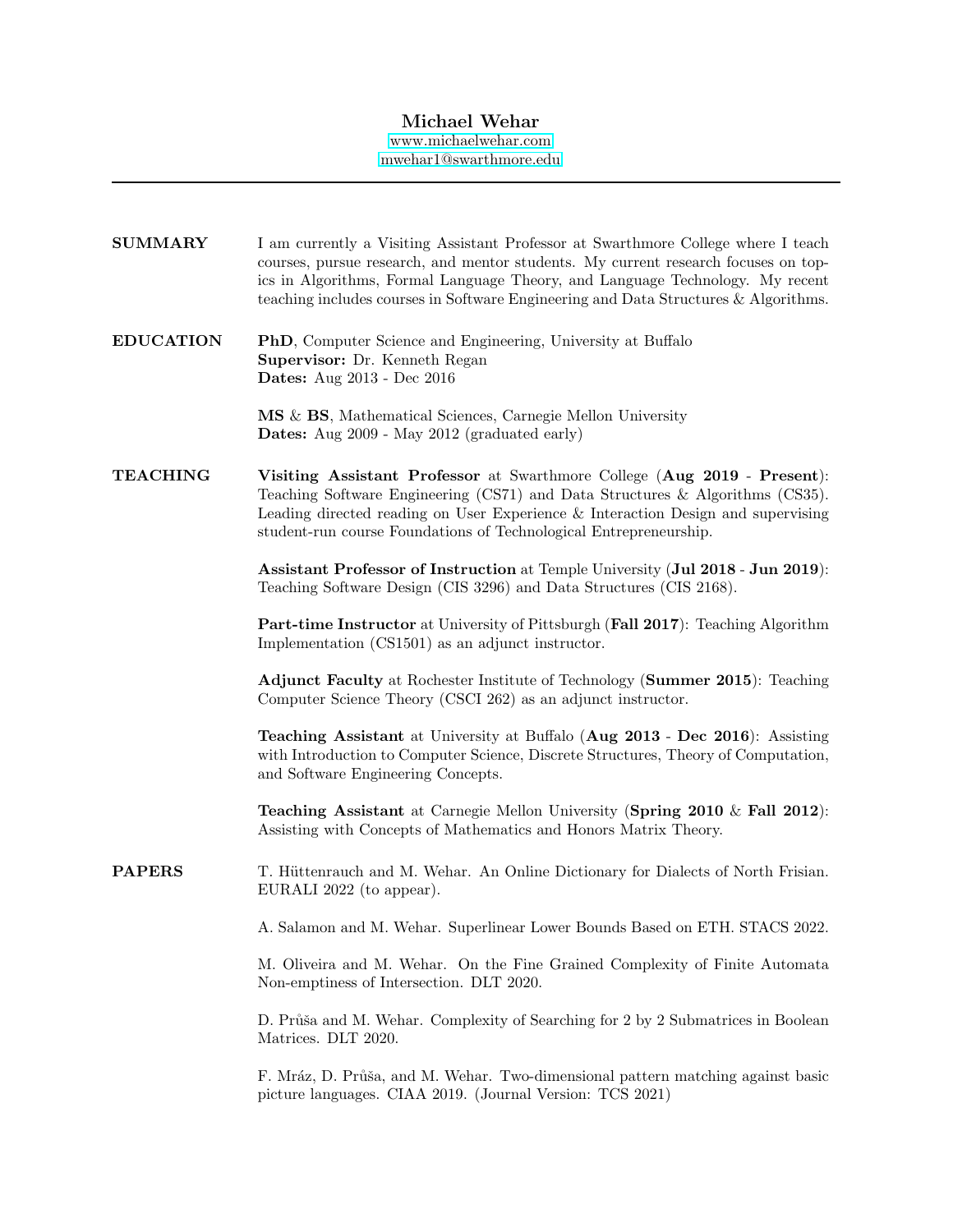|                                       | M. Oliveira and M. Wehar. Intersection non-emptiness and hardness within poly-<br>nomial time. DLT 2018.                                                                                                                                                                                                                         |
|---------------------------------------|----------------------------------------------------------------------------------------------------------------------------------------------------------------------------------------------------------------------------------------------------------------------------------------------------------------------------------|
|                                       | D. Chistikov, W. Czerwinski, P. Hofman, M. Pilipczuk, and M. Wehar. Shortest<br>paths in one-counter systems. FoSSaCS 2016. (Journal Version: LMCS 2019)                                                                                                                                                                         |
|                                       | J. Swernofsky and M. Wehar. On the complexity of intersecting regular, context-<br>free, and tree languages. ICALP 2015 (Track B).                                                                                                                                                                                               |
|                                       | M. Wehar. Hardness results for intersection non-emptiness. ICALP 2014 (Track B).<br>(Best Student Paper Award)                                                                                                                                                                                                                   |
| <b>SUPERVISING</b><br><b>RESEARCH</b> | Supervised four college-sponsored student research projects that were accepted for<br>presentation at the National Conference on Undergraduate Research (NCUR):                                                                                                                                                                  |
|                                       | • M. Quiroz. Analyzing Group and Individual Contributions within Group Program-<br>ming. NCUR 2022.                                                                                                                                                                                                                              |
|                                       | • C. Brandt. Machine Assisted Speed Reading and Training. NCUR 2021.                                                                                                                                                                                                                                                             |
|                                       | • A. Liloia. Efficient Algorithms for the Four Corners Problem and Two-Dimensional<br>Pattern Matching. NCUR 2021.                                                                                                                                                                                                               |
|                                       | • O. Peterson. Automatic Crossword Puzzle Construction. NCUR 2021.                                                                                                                                                                                                                                                               |
| <b>POSTERS</b>                        | M. Quiroz and M. Wehar. Analyzing Group and Individual Contributions within<br>Group Programming: RepoRabbit Web Application. ITiCSE 2022 (to appear).                                                                                                                                                                           |
|                                       | C. Cossé, I. Livni, and M. Wehar (additional credits to all who helped). Converting<br>unstructured web data into sequenced STEM educational games. PyCon 2018.                                                                                                                                                                  |
| <b>PATENTS</b>                        | M. Hailpern, M. Hernandez-Sherrington, Y. Li, M. Wehar, and H. Zhu. Constraint<br>tracking and inference generation. U.S. Patent 11,074,508. July 27, 2021.                                                                                                                                                                      |
|                                       | M. Wehar. Human and Computer Cooperative Artistic Creation. U.S. Provisional<br>Patent Appl. No. 62/590,577. Filed November 2017.                                                                                                                                                                                                |
| <b>HONORS &amp;</b><br><b>AWARDS</b>  | • Faculty Research Support Award from Swarthmore College (awarded three times)<br>and collaboration partner on grant awarded by German Research Foundation (DFG).<br>• Elected as President of University at Buffalo's Computer Science Graduate Student                                                                         |
|                                       | Association representing approximately 400 computer science graduate students.<br>• Selected for University at Buffalo's Computer Science & Engineering Graduate<br>Leadership Award, Dean's Scholars Award, and Department Commencement Speaker.<br>• Hackathon projects awarded "People's Choice Award" at Webex Apps 2022 and |
|                                       | "Most Time-saving Hack" at UB Hacking 2016.                                                                                                                                                                                                                                                                                      |
|                                       | • Best Student Paper Award for ICALP 2014 (Track B).                                                                                                                                                                                                                                                                             |
| <b>INDUSTRY</b>                       | VP of Technology at Rodgers Insurance Group (Aug 2021 - Present):<br>• Established by my family in 1957, Rodgers Insurance Group is one of the largest<br>independent and locally owned insurance agencies located in western Pennsylvania.                                                                                      |
|                                       | • Serving in a strategy focused role performing tasks related to recruiting, web de-<br>velopment, security audits, technology purchasing, and record management.                                                                                                                                                                |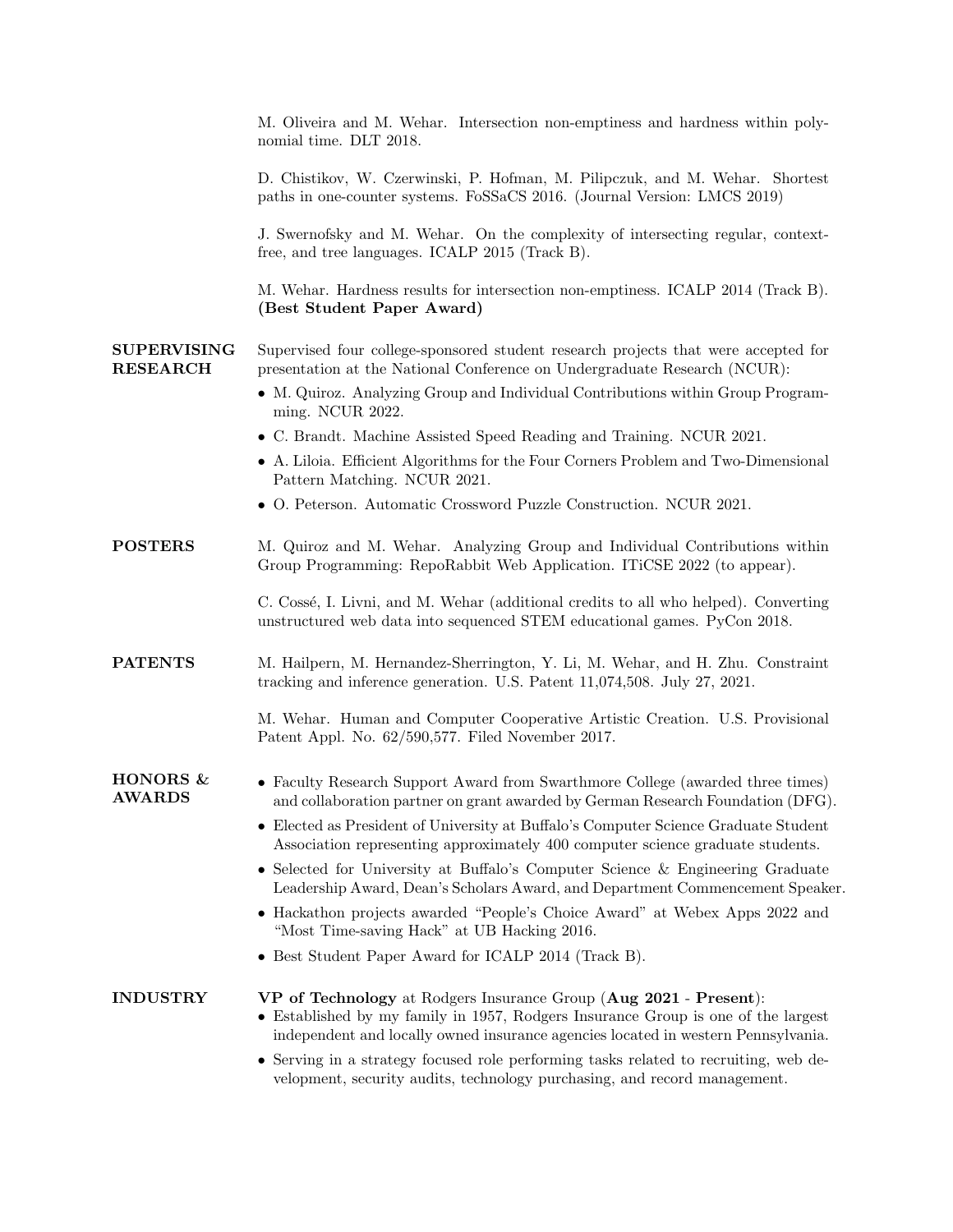Founder at WordofTheHour.org [JS, PHP, Python] (Jun 2017 - Present): Language learning app for learning vocabulary words across multiple languages.

- Built and published apps that support  $10+$  platforms including Web, Android, Roku, Fire TV, ElectronJS, Slack, Webex, Chrome Extension, and more.
- Grew community to over 30,000 total users across all platforms.
- Community crowdsourcing resulted in over 30,000 user submitted translations enabling us to support vocabulary words in over 10+ languages.

Co-Founder at Friisk.org [JS, PHP] (Feb 2018 - Present): Language preservation project to digitize endangered dialects of the North Frisian language.

• Responsibilities include data organization, testing procedures, website frontend  $\&$ backend, spell checking, and pronunciation generator.

#### Software Consultant at WordReference.com [JS, PHP] (Nov 2018 - Jun 2019):

• Worked directly with the founder of WordReference.com developing web-based technologies related to spell checking and autocomplete.

## Computer Vision Programmer at Capsen Robotics [C++] (Jan 2017 - Jul 2018):

- Worked with a small team on C++ development and testing of our core computer vision technologies for object recognition, 3D scanning, and bin picking.
- Contributed to custom built machine learning algorithms, CUDA programming, robot motion planning, and robot simulation. Also, I gained experience with matrix algebra, kinematics, 3D cameras, 3D printers, ROS, and industrial robotic arms.
- In addition to software development, I filmed a product video, co-mentored summer interns, and assisted with patent application.

#### Research Intern at IBM Research [Java] (Summer 2016):

- Worked with the text analytics research group to develop a query language and engine for verifying constraints related to text data.
- Developed a software system in Java consisting of a parser, query evaluator, data accessor, and inference engine.
- A patent was filed and issued based on this work.

### Technical Evangelist Intern at Meed Inc Startup (Spring 2016):

• Content writer for software engineering online community offering advice to undergraduate computer science students.

### Software Developer at Soglo Startup [Java, Android] (Jan 2013 - Mar 2013):

• Developed an Android App to facilitate bluetooth communication with a wearable apparel device. App integrated with API's for accelerometer, voice, and weather.

# SERVICE Volunteer Judge & Mentor (Sep 2016 - Present):

- Mentor for 50+ student software projects consisting of 180+ total students.
- Judge and mentor for college hackathons, high school hackathons, Major League Hacking online hackathons, and college innovation competitions.

#### Departmental Service at Swarthmore College (Fall 2019 - Present):

- Faculty mentor for Algorithms Research Group, Google Developer Student Club, and Swarthmore College Radio Station (WSRN 91.5 FM).
- Serving as an undergraduate advisor and a sophomore plan advisor.
- Serving as department event planner.